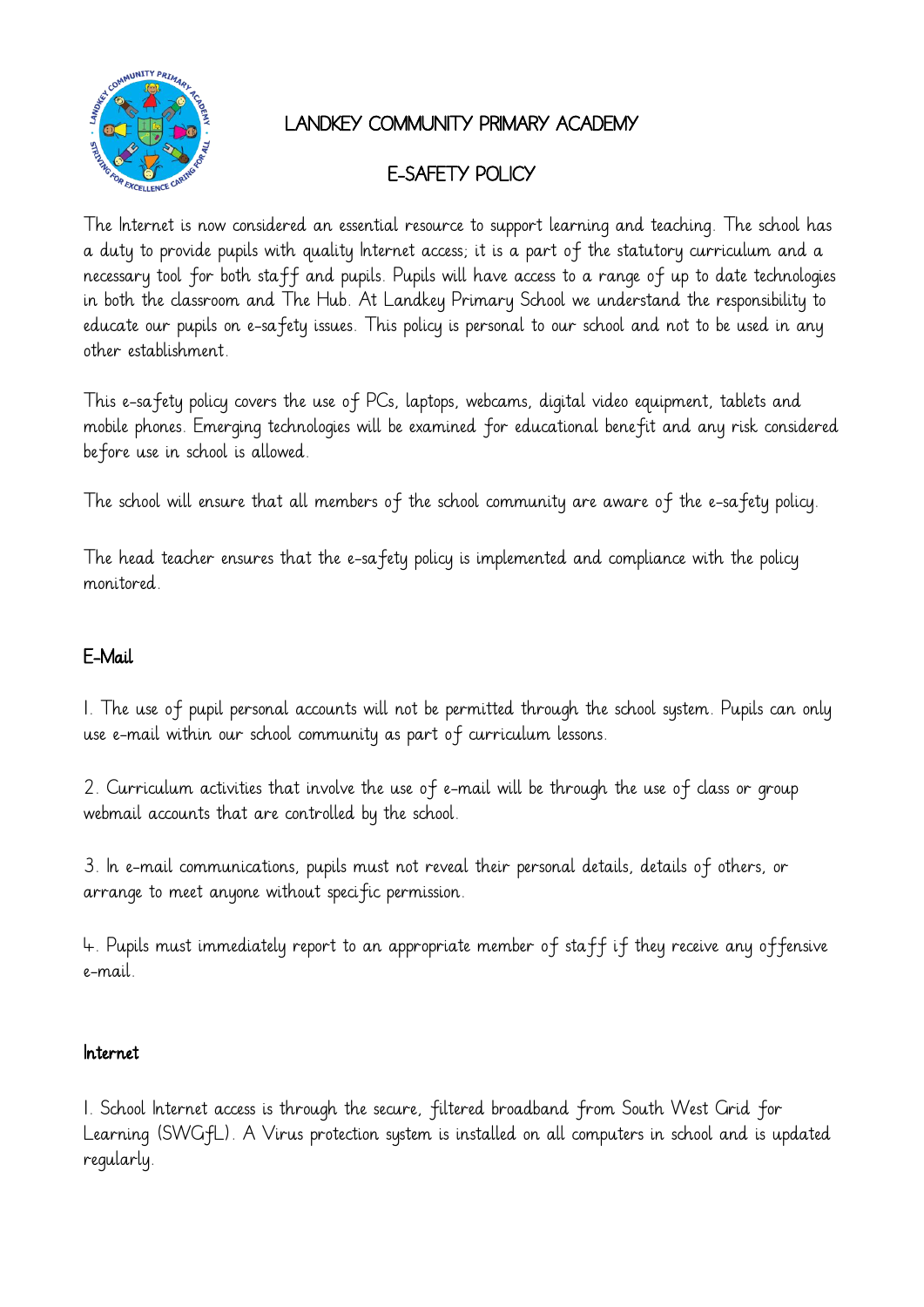2. Pupil access to the Internet will be by adult demonstration or directly supervised access to specific, approved on-line materials.

3. As part of the curriculum, pupils will be made aware of the guidelines for the acceptable use of the Internet and what is not acceptable. Instruction in responsible and safe use by pupils will be given.

4. The use of search engines will be restricted to school approved search engines.

5. Pupils will be given clear objectives when using the Internet. All websites used for specific activities will have been approved by the school. Staff will guide pupils through on-line activities that will support the learning outcomes planned for the age and maturity of the pupils.

6. Use of online chat rooms, instant messaging services and text messaging will not be allowed until they can be monitored in a way that will guarantee the e-safety of pupils.

7. Some material available on the Internet is unsuitable for pupils, methods to identify and minimise risks will be reviewed regularly. The school will take all reasonable precautions to ensure that pupils access only appropriate material. However, due to the nature of Internet content, it is not possible to guarantee that unsuitable material will never appear on a school computer.

8. Where unsuitable content is encountered staff and pupils should follow the school procedures for such events. Report any instance of inappropriate sites that come through the filter system to either the ICT Co-ordinator or the Head Teacher so that they can be blocked through RM filter manager.

9. Staff will always use a child friendly safe search engine when accessing the web with pupils.

#### Mobile Phones

Pupils are not allowed to bring mobile phones into school. In the event of this happening these are kept in the school office until the end of the day.

## E-Safety Agreement

1. All staff must sign our e-safety agreement. Staff will be made aware that Internet traffic can be monitored and traced to the individual user and professional conduct is essential.